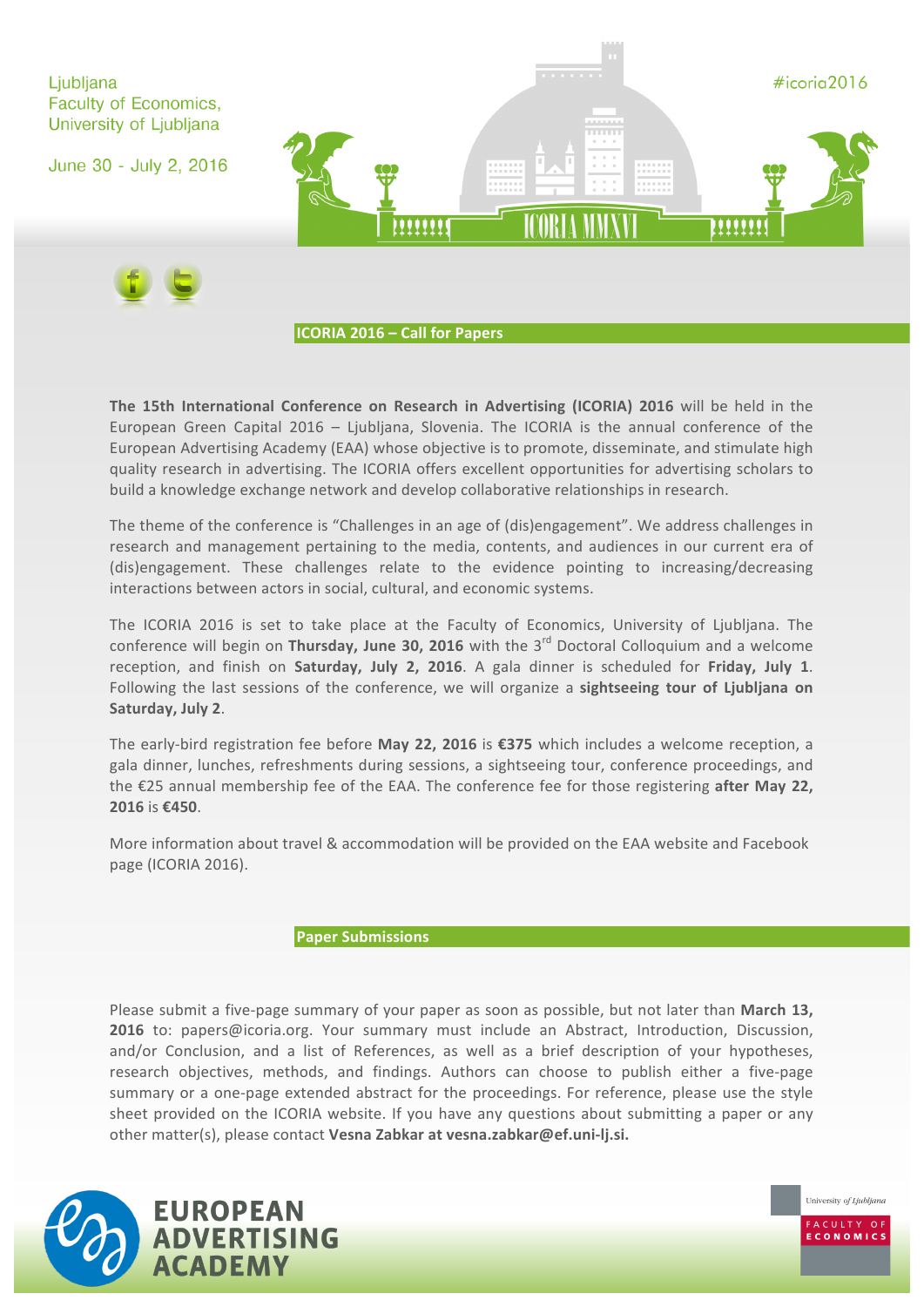

## **Suggested Topics**

The ICORIA 2016 invites papers on the following issues (without excluding other, related topics):

### **Advertising**

- Accountability & Effectiveness
- Attention & Processing
- Content & Creativity
- Cross-Cultural Issues
- Special Target Groups

### **Branding**

- Brand Portfolio Analysis
- Models of Brand Communication

### **Communication Management**

- Public Relations
- Sponsorship & Events
- Product Placement
- Integrated Marketing Communication

### **Consumer Behavior**

- Relationship Building
- • Emotions
- Special Industries & Organizations

#### **Media**

- Channel & Multi-Media Management
- Convergence Management
- Cross-Media Strategies
- Data Security in New Media
- The Internet and New Media
- Media Management and Media Advertising
- • Virtual Worlds

#### **Methodological Issues**

- Measurement in Advertising and Consumer Behavior
- Quantitative Methodologies in Communication Research
- Qualitative Methodologies in

#### **Public Policy Management**

Communication Research 

- • Ethics
- Corporate Social Responsibility
- Marketing in Restricted Industries

University of Ljubljana

CONOMICS

- Political Communication
- Stakeholder Advertising

### **Publications**

All accepted papers will be published in the Conference Proceedings that will be provided on a USB drive. At least one of the authors of a paper that is accepted needs to register and attend the conference. A selection of extended papers will be invited to be published in the official publication of the European Advertising Academy, *Advances in Advertising Research Vol. VIII*. The "Best Paper Award" and the "Best Student Paper Award" will be announced at the Gala Dinner. The short-listed papers for these awards will be considered for a special issue of the *International Journal of Advertising.*

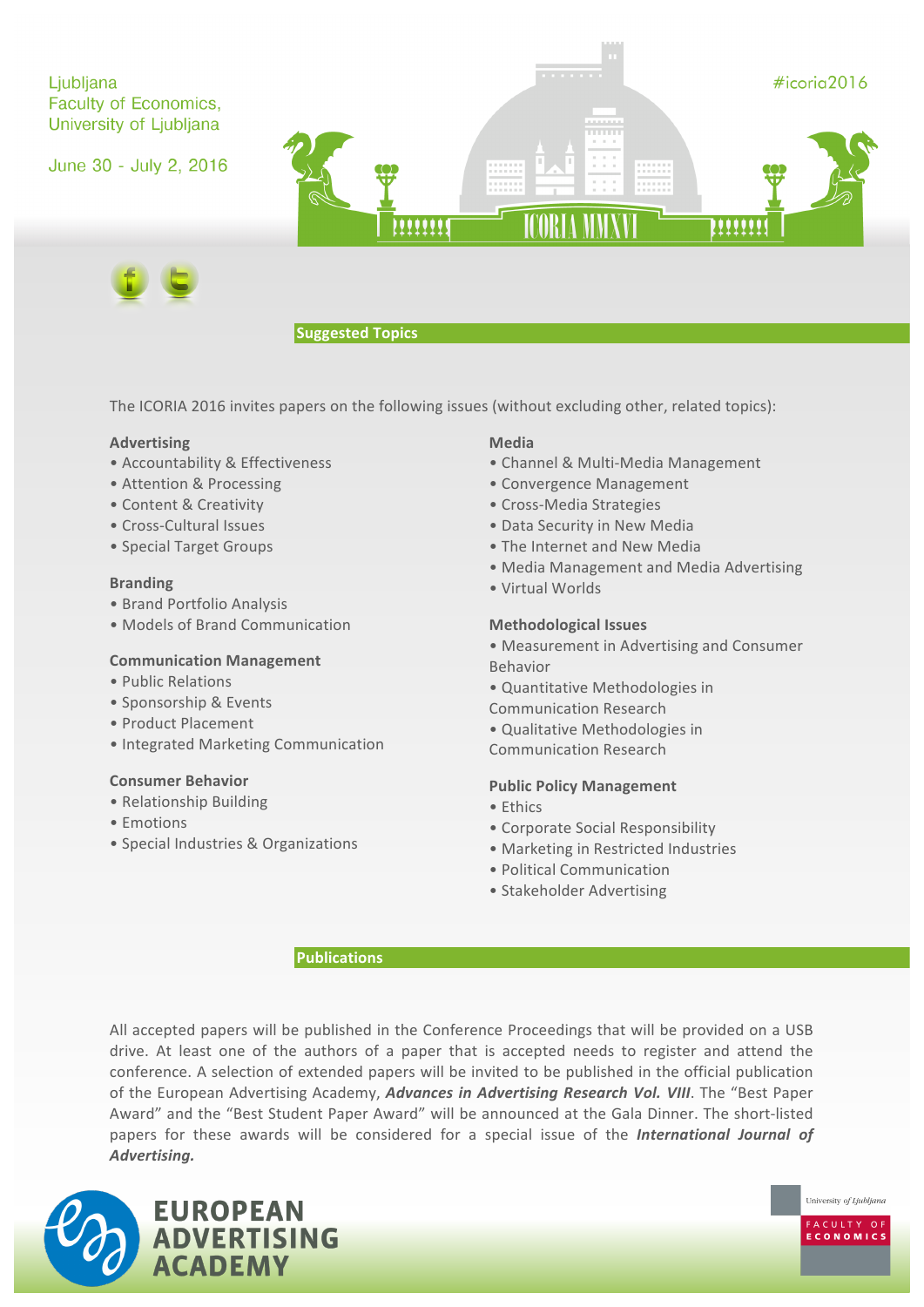



### **3rd ICORIA Doctoral Colloquium**

The aim of this colloquium is to provide PhD students with professional skills needed for their academic career. A selection of renowned scholars from the fields of advertising, marketing, and branding will give interactive lectures and workshops on various topics, including how to publish your work in top academic journals, how to manage your supervisors, and the do's and don'ts of peer reviewing.

Active participation and some preparation are expected from the participants. The colloquium gives PhD students the opportunity to learn from the insights and experiences of senior scholars in their field of study. Moreover, PhD students will meet their peers from different countries and be able to build their international network that will become valuable throughout their academic career.

## **About Your Host**



# **Faculty** of Economics, University of Ljubljana **Knowledge for Progress**

The FELU is both a national leader and an internationally recognized education and research institution in the area of business and economics. By gaining the EQUIS and AACSB accreditations, it is ranked among the world's most distinguished business schools. The FELU aims to become even more internationally recognized for its quality and achievements in education and research. Courses conducted in English have been introduced in all

three Bologna cycles, and foreign students can attend numerous courses in English, or enroll in one of the international programs.

In its strategy, the FELU has positioned itself as a center of excellence in South-East Europe. As such, it acts as a bridge between the east and west, working on its ability to source knowledge globally and to transfer it to the SE European region, and vice versa. Apart from education, research is both a key activity and a high priority at the FELU.



University of Ljubljana CONOMICS